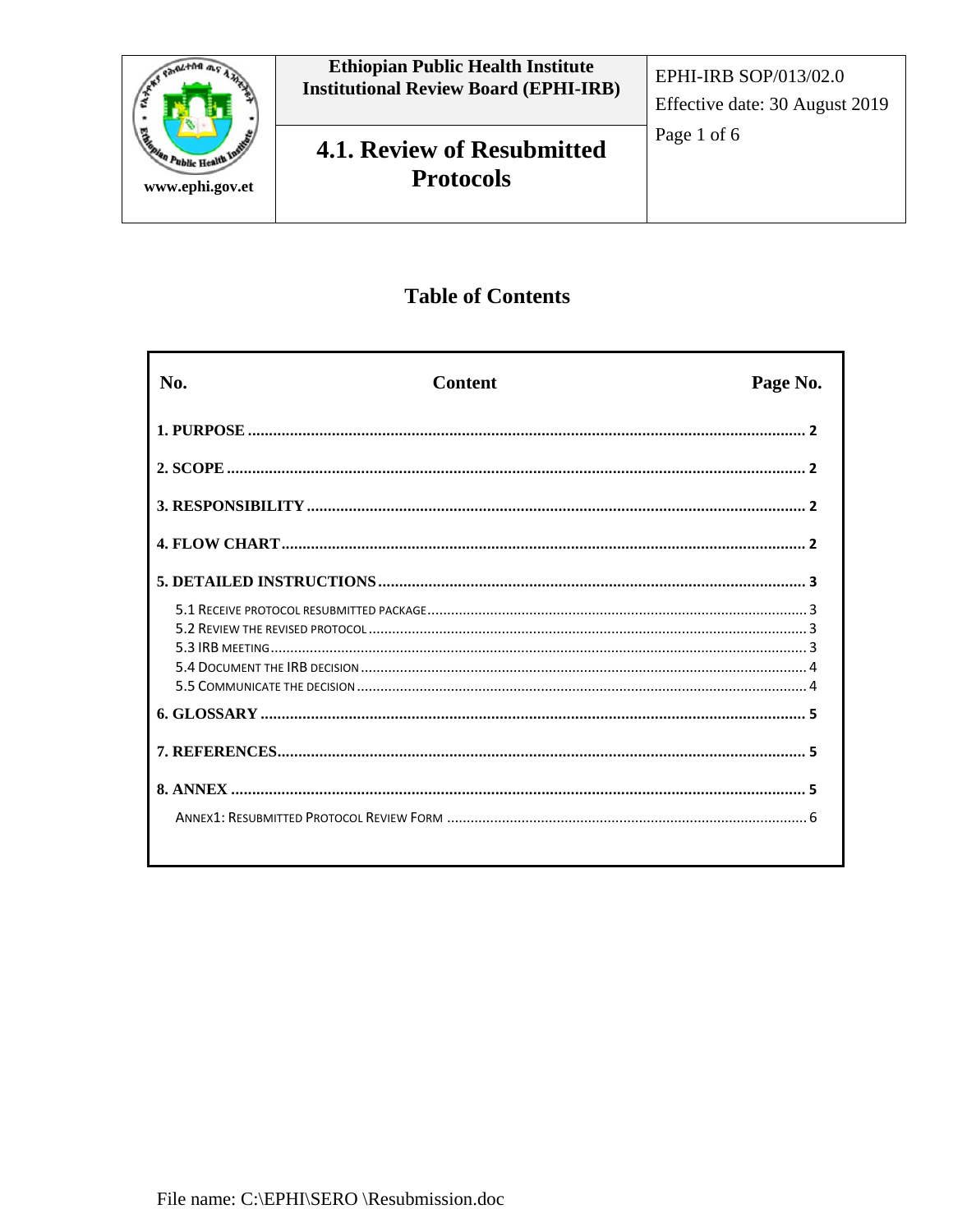

## **1. Purpose**

This SOP describes how resubmitted study protocols are managed, re-reviewed and approved by the IRB.

### **2. Scope**

This SOP applies to study protocols that have been reviewed earlier with major comments from IRB for corrections in the initial review process.

### **3. Responsibility**

It is the responsibility of the IRB Secretariat to ensure the completeness of the resubmitted documents and to notify the Chairperson that a protocol previously approved with conditions for revision has been resubmitted to the IRB for reconsideration.

A re-submitted protocol may be reviewed and approved by either the Chairperson or some IRB members/reviewers, or full IRB. How the protocol will be reviewed should have been determined by the IRB at the time of the initial review. This information can be found on the Decision Section of the Assessment Form.

### **4. Flow chart**

| No. | <b>Activity</b>                      | <b>Responsibility</b>            |
|-----|--------------------------------------|----------------------------------|
|     | Receive protocol resubmitted package | <b>IRB</b> Secretariat           |
|     | Review the revised protocol          | IRB Members /<br>Reviewers       |
|     | <b>IRB</b> Meeting                   | IRB Members /<br>Reviewers       |
|     | Communicate the IRB decision         | IRB Secretariat /<br>Chairperson |
|     | Document the decision                | <b>IRB</b> Secretariat           |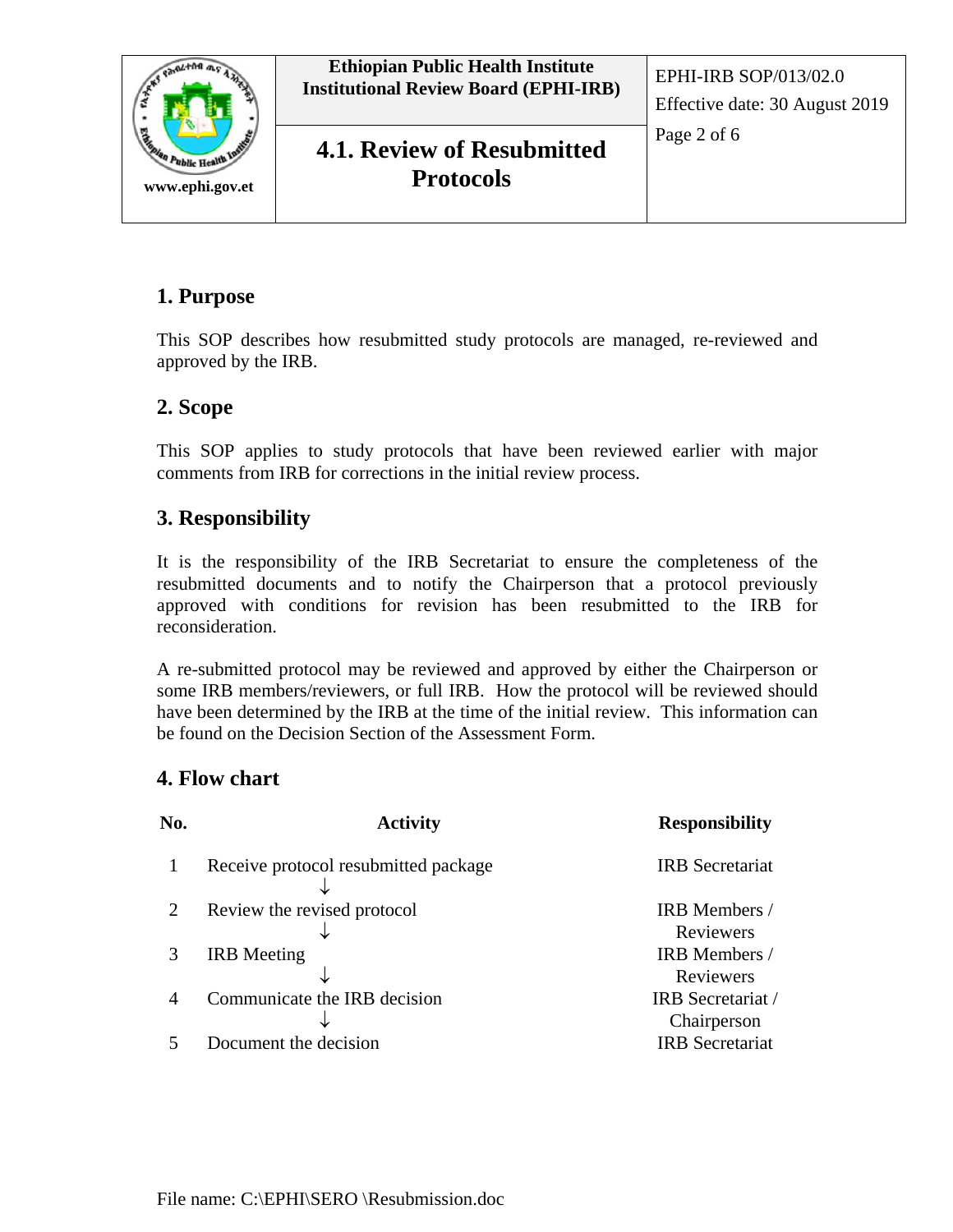

## **5. Detailed instructions**

### **5.1 Receive protocol resubmitted package**

- Check the distributed packages for:
	- A written letter addressing the corrections with initials
	- Initial Review Application Form (EPHI-IRB AF 01-011/02.0)
	- Revised version of protocol and related documents such as the informed consent document, data collection or case report forms, diary sheets, etc are included as part of the package
	- A separate letter indicating the changes made (addition or deletion) to the document with citation of the page, paragraph and statement lines on the document to describe where the changes or modifications made

Sign and date an acknowledgement form upon receiving the Reviewers

- packages
- Return the receipt form back to the delivery person IRB secretariat

#### **5.2 Review the revised protocol**

- Refer to the meeting minutes as guidance for the review
- Consider whether the recommendation of the IRB has been followed
- Make further comments where appropriate
- Covering letter dated and signed by the Secretariat annexed with the reviewer's comment
- Notify the IRB Secretariat

#### **5.3 IRB meeting**

- The Secretariat receives the review report and informs the Chairperson.
- If no IRB meeting is necessary, then go to step 5.4
- If the IRB previously decided to see the new revision, then proceed with the following steps:
	- The primary reviewer presents a brief oral or written summary of the study design and his/her comments to the IRB members
	- The Chairperson entertains discussion on the protocol revision.
	- Further recommendations for modifications to the protocol, consent form, and/or advertisements as requested by the board are noted in the meeting minutes as 'with modifications made by IRB' and will be communicated to the investigator.
	- The Chairperson calls for a vote on the revision to either: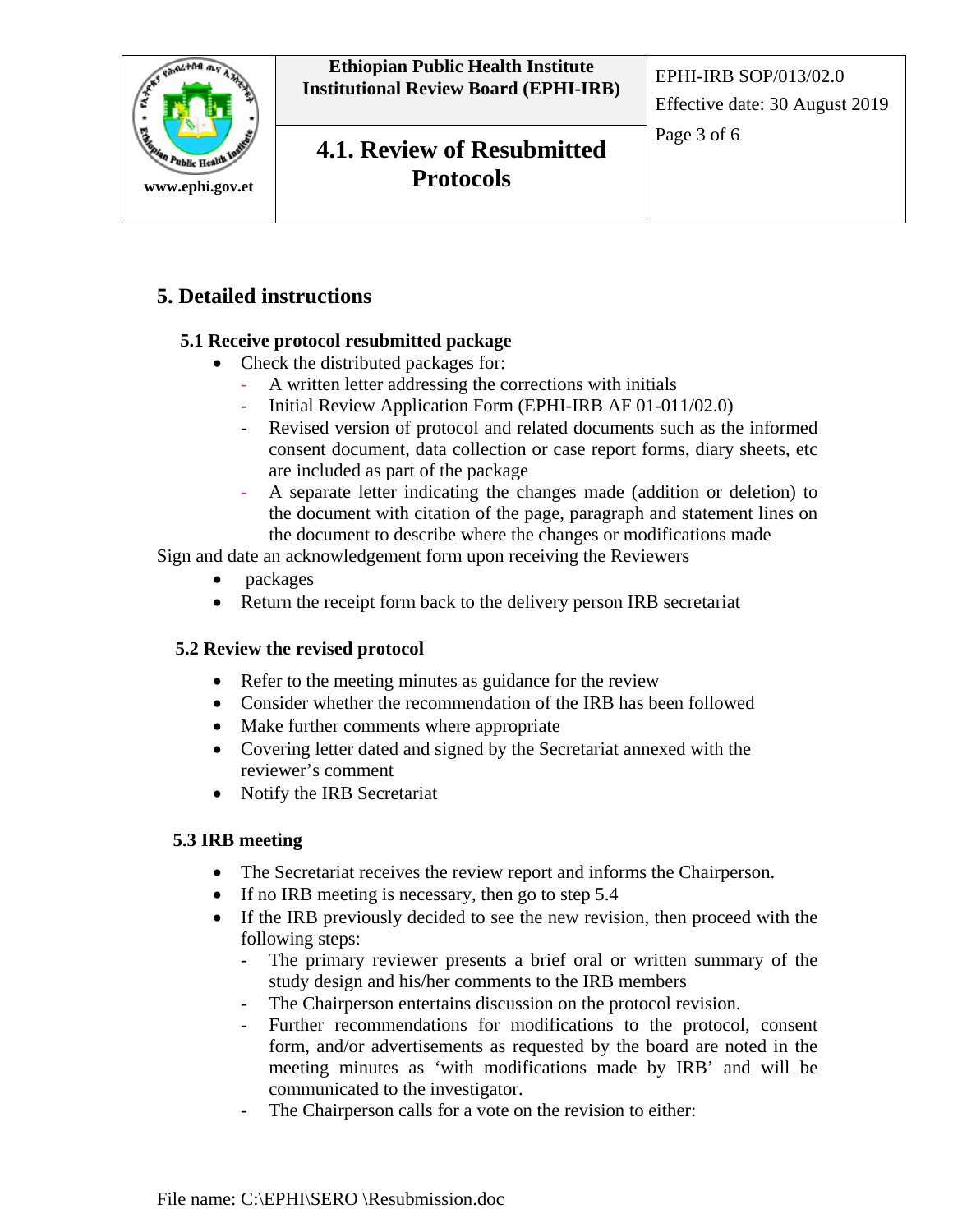

- $\circ$  Approve the study to start as presented with no modifications = *Approved*
- o Approve the study to start with board approved modifications to the consent = *Approved with minor modification*
- o Require modifications to items noted at the convened meeting and follow-up by the Chairperson, after receipt of the requested modifications = *Approved with major modification*
- o *Disapproved*

#### **5.4 Document the IRB decision**

- Place the original completed documents along with the completed re-review report, the Assessment Form and the Initial Review Application Form as well as the others in the protocol package.
- Prepare an approval letter.
- Get the Chairperson's signature.
- Send an approval letter to the principal investigator.

#### **5.5 Communicate the decision**

- The secretariat notifies the principal investigator about the decision of the IRB through e-mail communication and files the "sent" and "received" email messages in the protocol file.
- The Secretariat then prepares the Approval/Action Letter and gets the Chairperson's signature.
- If the study is approved, the board determines the frequency of Continuing Review for each study site.
	- The Secretariat sends an Action Letter to the investigator notifying the IRB's decision and schedule of continuing review.
	- The letter contains, at a minimum, a listing of each document approved, the date set by the board for frequency of continuing review, and a review of other obligations and expectations from the investigator throughout the course of the study.
	- A computer-generated approval and expiration date are placed on every page of each consent form approved by the IRB.
- If the board requires modifications to any of the documents, the Secretariat either generates the revisions to the documents, or sends a written request of the specific changes to the investigator to make the necessary changes and resubmit the documents to the IRB.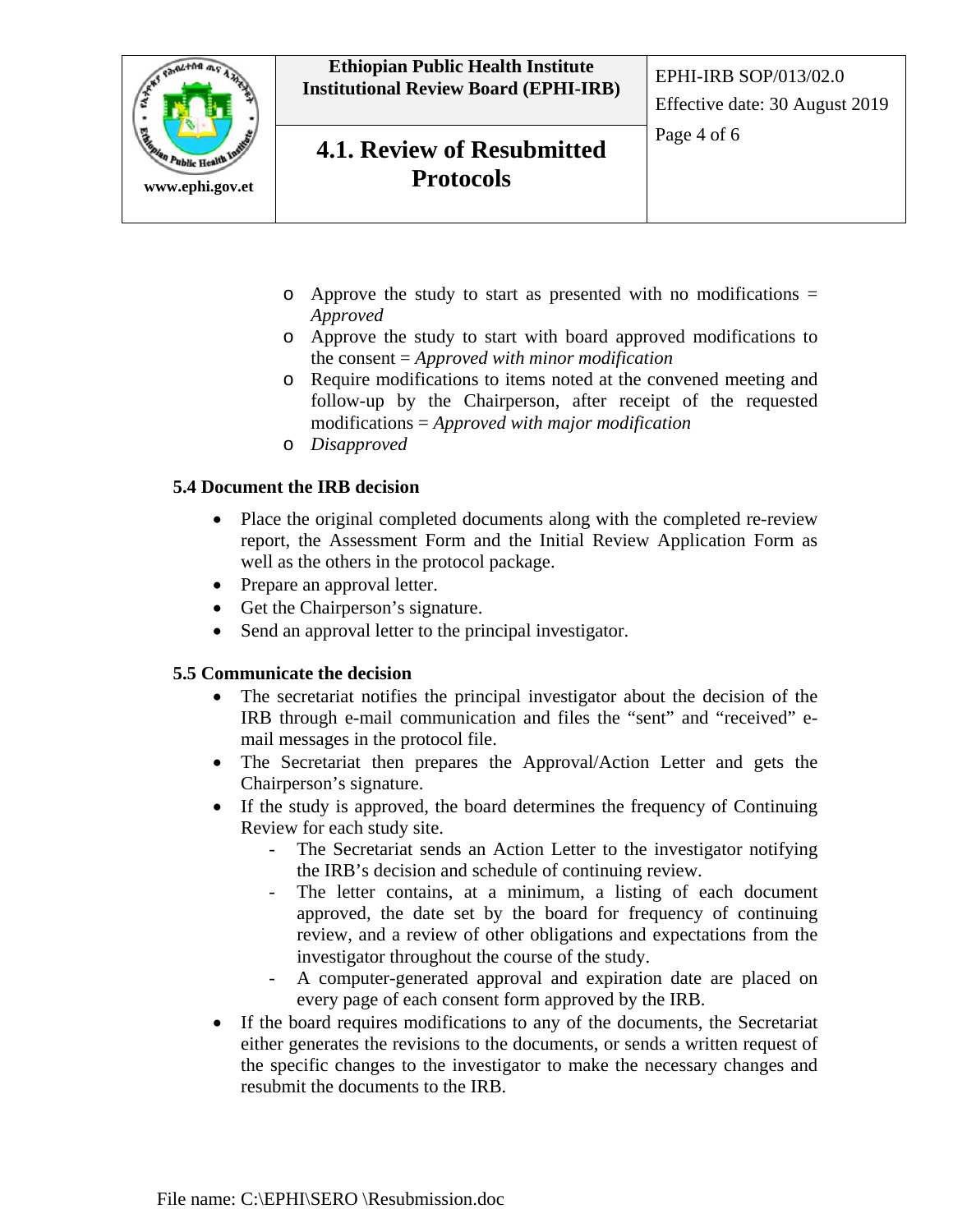

# **6. Glossary**

|          | Completed assessment An official record of the review decision along with                                |  |  |  |  |
|----------|----------------------------------------------------------------------------------------------------------|--|--|--|--|
| form     | comments and dated signature of the reviewer.                                                            |  |  |  |  |
|          |                                                                                                          |  |  |  |  |
| Document | All kinds of evidence to include paper documents, electronic<br>mail (e-mail), fax, audio or video tape. |  |  |  |  |

## **7. References**

- 1. World Health Organization, Standards and Operational Guidance for Ethics Review of Health-Related Research with Human Participant, 2011.
- 2. International Council for Harmonization of Technical Requirements for Pharmaceuticals for Human Use Guidance for Good Clinical Practice (ICH GCP) E6(R2), 2016.
- 3. Associated SOPs: EPHI-IRB SOP/010/02.0

## **8. Annex**